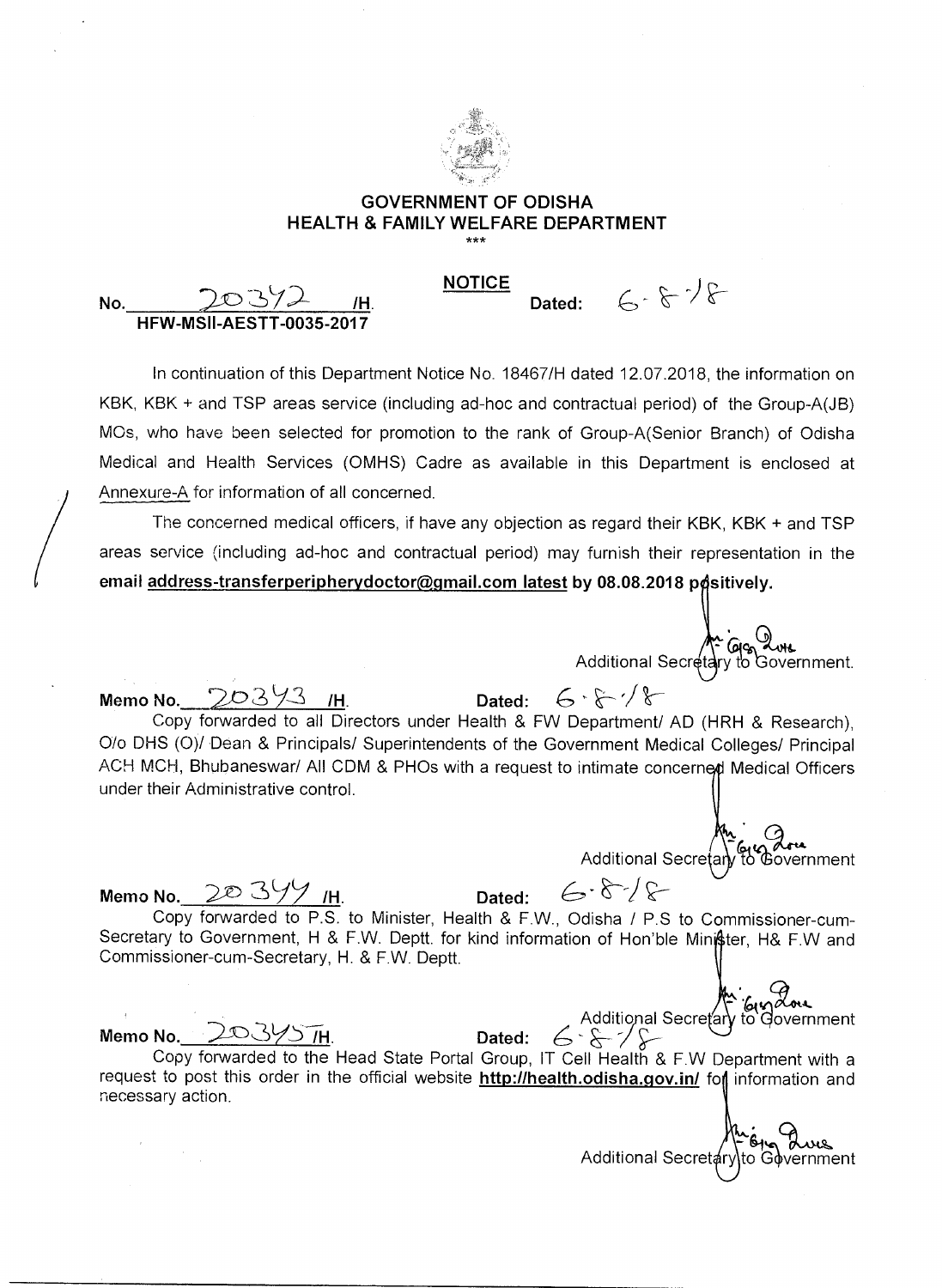## **ANNEXURE-A**

## **The information on KBK, KBK+ and TSP Area service of Medical Officers, who have been selected for promotion to the rank of Group-A(Senior Branch) of OMHS Cadre**

| Govt.<br><b>Notification</b><br>No. /Yr/ SI.No. | SI.<br>No.     | <b>NAME OF GROUP-</b><br>A(JB) MEDICAL<br><b>OFFICER</b> | <b>DATE OF</b><br>BIRTH (DD-<br>MM-YYYY) | Qualification | Present Place of<br>Posting                                                                                                                             | <b>Total Yrs of</b><br>Service in<br>KBK, KBK+<br>& Tribal<br>Areas<br>(Including)<br>Ad-hoc &<br>Contractual<br>Period) | <b>Balance</b><br>Mandatory<br>Period of<br>Service in<br>KBK,<br>$KBK + 8$<br>Tribal<br>Areas |
|-------------------------------------------------|----------------|----------------------------------------------------------|------------------------------------------|---------------|---------------------------------------------------------------------------------------------------------------------------------------------------------|--------------------------------------------------------------------------------------------------------------------------|------------------------------------------------------------------------------------------------|
| 38050/86/18                                     | 1              | DR. PRAFULLA KU.<br><b>NANDA</b>                         | 09-06-1959                               | O&G           | Spl. O&G, CHC Bari,<br>Jajpur                                                                                                                           | 11 years 1<br>months 18<br>days                                                                                          | Nil                                                                                            |
| 2126/89/56                                      | $\mathbf{2}$   | DR. SYAMA<br>NAYAK                                       | 29-07-1960                               | <b>MBBS</b>   | PHC (N) Mangarajpur,<br>Tangi, CTC                                                                                                                      | $5$ years $8$<br>months 11<br>days                                                                                       | Nil                                                                                            |
| 12904/89/02                                     | 3              | DR. JAMINI<br><b>BHUSANA</b><br>PATNAIK                  | 23-01-1960                               | Surgery       | Spl. Surgey, CHC Pipili,<br>Puri                                                                                                                        | 2 years 5<br>months 3<br>days                                                                                            | $0$ years $6$<br>months 28<br>days                                                             |
| 17867/89/23                                     | 4              | DR. NAMITA<br>PANDA                                      | 14-07-1958                               | Medicine      | Spl. Medicine, BMC<br>Hospital, BBSR                                                                                                                    | $0$ years $0$<br>months 0<br>days                                                                                        | 3 Years                                                                                        |
| 17867/89/37                                     | 5              | DR. SUSANTA<br>KUMAR SWAIN                               | 30-04-1964                               | MAE           | Dy. Directot<br>(HIV/AIDS), O/O.- P.D<br>(OSACS)                                                                                                        | 16 years 5<br>months 5<br>days                                                                                           | Nil                                                                                            |
| 38854/90/34                                     | 6              | DR. NALINIKANTA<br>PADHI                                 | 09-03-1957                               | <b>MBBS</b>   | PHC (N) Beguniapada,<br>Kodala, Ganjma                                                                                                                  | 16 years 7<br>months 26<br>days                                                                                          | Nil                                                                                            |
| 38854/90/47                                     | $\overline{7}$ | DR. PRADEEP<br>KUMAR MALLIK                              | 10-09-1960                               | Surgery       | M.O. Leprosy Home &<br>Hospital, Cuttack                                                                                                                | 3 years 10<br>months 24<br>days                                                                                          | Nil                                                                                            |
| 36713/93/136                                    | 8              | DR. JAGAJIBAN<br><b>ACHARYA</b>                          | 02-02-1959                               | Radiotherapy  | PHC (N) Kalyanpur,<br>Delanga, Puri                                                                                                                     | $5$ years $8$<br>months 23<br>days                                                                                       | Nil                                                                                            |
| 21597/96/88                                     | 9              | DR. DIPAK SAHU                                           | 25-01-1969                               | Pathology     | Adj. against Pathology<br>Spl. (Sr.-I), Abani<br>Chandra Homeo Pathic<br>College, BBSR uot to<br>DHH, Khurdha vide<br>G.O No:- 24499, dt.<br>16/11/2015 | 3 years 2<br>months 31<br>days                                                                                           | Nil                                                                                            |
| 21597/96/101                                    | 10             | DR. ANITA<br>MANJARI JENA                                | 16-06-1968                               | ENT           | A/S, ITI Disp., Cuttack                                                                                                                                 | $0$ years $0$<br>months 0<br>days                                                                                        | 3 Years                                                                                        |
| 21597/96/164                                    | 11             | DR. (MRS.)<br>SUBRATA NAYAK                              | 13-06-1968                               | O&G           | Spl. O&G, CHC Unit-4,<br>BBSR                                                                                                                           | 1 years $0$<br>months 5<br>days                                                                                          | 1 years 11<br>months 24<br>days                                                                |
| 21597/96/380                                    | 12             | DR. KANTI NAIK                                           | 08-05-1965                               | O&G           | LTRMO, City Hospital,<br>Cuttack                                                                                                                        | 6 years 1<br>months 10<br>days                                                                                           | Nil                                                                                            |
| 21597/96/450                                    | 13             | DR. MADHUSUDAN<br><b>BALIARSINGH</b>                     | 04-06-1967                               | Microbiology  | SDH Champua,<br>Keonihar                                                                                                                                | 2 years 3<br>months 25<br>days                                                                                           | $0$ years $8$<br>months 5<br>days                                                              |
| 21597/96/561                                    | 14             | DR. AJIT KUMAR<br>DALAI                                  | 03-07-1965                               | TB & CD       | A/S, BMC Hospital,<br>BBSR                                                                                                                              | $0$ years $0$<br>months 0<br>days                                                                                        | 3 Years                                                                                        |
| 21597/96/575                                    | 15             | DR. SUNIL KUMAR<br>PANDA                                 | 19-07-1965                               | MBBS / FIMNCI | PHC(N) Arada, kirmira.<br>Jharsuguda                                                                                                                    | $0$ vears $0$<br>months 0<br>days                                                                                        | 3 Years                                                                                        |
| 21597/96/600                                    | 16             | DR. KISHORE<br>CHANDRA<br><b>BEHERA</b>                  | 02-12-1959                               | <b>MBBS</b>   | PHC (N) Sikulipadar,<br>Mohana, Gajapati                                                                                                                | 1 years $0$<br>months 29<br>days                                                                                         | $1$ years $10$<br>months 30<br>days                                                            |
| 22023/97/79                                     | 17             | DR.<br>SANGAHMITRA<br>PATRA                              | 25-12-1969                               | <b>ENT</b>    | SDH Banki, Cutack Uot<br>as LTRMO, DHH,<br>Balasore vide G.O No:-<br>22713, dt. 13/10/2015                                                              | $0$ years $0$<br>months 0<br>days                                                                                        | 3 Years                                                                                        |
| 22023/97/214                                    | 18             | DR. TARUN<br>KUMAR BHOI                                  | 06-04-1966                               | Surgery       | Adj Against Spl. O&G,<br>CHC Katapai, Baragarh<br>Uot to DHH, Sonepur<br>vide G.O No:- 9537, dt.<br>10/04/2017                                          | $0$ years $0$<br>months 0<br>days                                                                                        | 3 Years                                                                                        |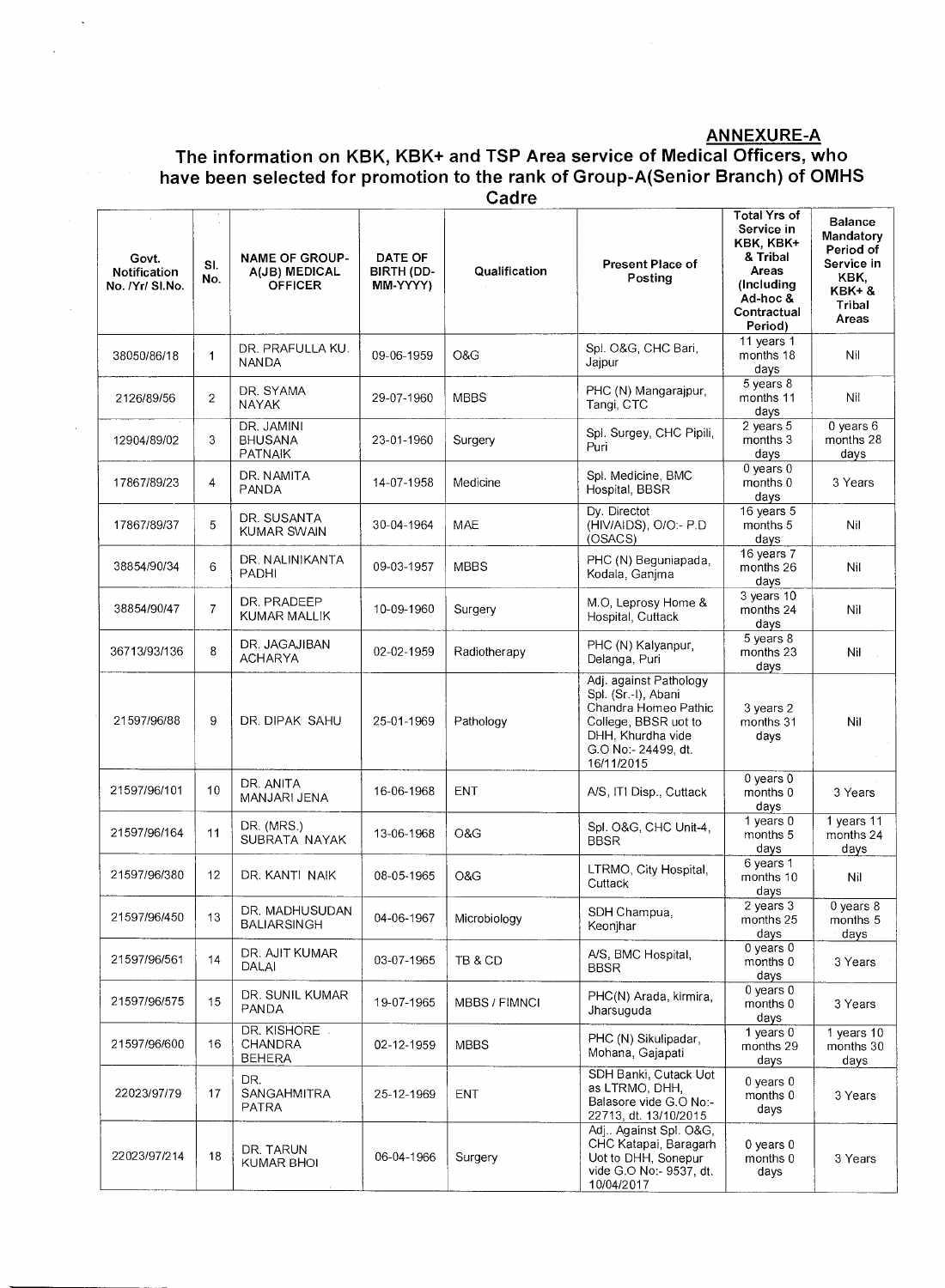|              |    |                                               |            |                                                   | Adj. ahainst Spl. T.B &                                                                                   | 3 years 4                                  |                                    |
|--------------|----|-----------------------------------------------|------------|---------------------------------------------------|-----------------------------------------------------------------------------------------------------------|--------------------------------------------|------------------------------------|
| 22023/97/309 | 19 | DR. GURUDUTTA<br><b>DASH</b>                  | 23-07-1970 | TB & CD                                           | C.D (Sr.-I), B.M.S.N<br>Chandpur, Nayagarh                                                                | months 18<br>days                          | Nil                                |
| 22023/97/359 | 20 | DR. NIBEDITA<br><b>SAHU</b>                   | 20-02-1969 | O&G                                               | Spl. O&G, CHC Hinjili,<br>Ganjam                                                                          | $1$ years $10$<br>months 10<br>days        | 1 years 1<br>months 18<br>days     |
| 22023/97/360 | 21 | DR. MANOJ<br>KUMAR NANDA                      | 24-06-1971 | Med.                                              | Adj. against Sr. M.O.<br>Police Hosp.,<br>Sambalpur                                                       | $0$ years $0$<br>months 0<br>days          | 3 Years                            |
| 22023/97/413 | 22 | DR. JAYADIP<br>KUMAR GHOSH                    | 29-05-1970 | Pathology                                         | B.B.O, B.M.C Blood<br>Bank, BSBR                                                                          | $0$ years $0$<br>months 0<br>days          | 3 Years                            |
| 22023/97/453 | 23 | DR. PABITRA<br>KUMAR PATI                     | 26-06-1970 | Paed                                              | Spl. Paed., C.H.C<br>Jajpur Road, Jajpur                                                                  | 1 years 0<br>months 23<br>days             | 1 years 11<br>months 6<br>days     |
| 22023/97/501 | 24 | DR. MADHUSMITA<br><b>SAHU</b>                 | 03-07-1971 | Anaes.                                            | S.R. Govt. Medical<br>College, Bolangir                                                                   | 1 years 3<br>months 5<br>days              | 1 years 8<br>months 25<br>days     |
| 22023/97/519 | 25 | DR. PRAKASH KU.<br>SAHU                       | 06-07-1966 | Paed.                                             | Spl. Paed., C.H.C<br>Charichhaka, Puri Uot<br>to CHC Kanas, Puri<br>vide G.O No: 25175, dt.<br>09/10/2017 | $0$ years $0$<br>months 0<br>days          | 3 Years                            |
| 22023/97/567 | 26 | DR. ANIL KUMAR<br><b>RATH</b>                 | 05-12-1963 | MBBS / EmOC                                       | Adj. against Spl. Paed.,<br>C.H.C Buguda, Ganjam                                                          | 7 years 4<br>months 19<br>days             | Nil                                |
| 22023/97/617 | 27 | DR. REKHA<br><b>BHAGAT</b>                    | 01-12-1964 | <b>MBBS</b>                                       | A/S, B.M.C Hosp.,<br>Bhuabaneswar                                                                         | 4 years 9<br>months 14<br>days             | Nil                                |
| 22023/97/627 | 28 | DR. KABITA<br><b>SWAIN</b>                    | 04-03-1962 | MBBS / LSAS                                       | Adj. against Spl. Paed.,<br>CHC Laxmipur,<br>Koraput                                                      | $0$ years $10$<br>months 16<br>days        | 2 years 1<br>months 12<br>days     |
| 22023/97/634 | 29 | DR. PRAMOD<br>KUMAR KHARA                     | 10-01-1971 | <b>MBBS</b>                                       | Adj. against Sr.M.O,<br>D.H.H, Koraput                                                                    | 22 years 0<br>months 21<br>days            | Nil                                |
| 22023/97/660 | 30 | DR. SUJIT KUMAR<br><b>MOHAPATRA</b>           | 09-11-1966 | Skin & V.D                                        | Adj. against Spl. Paed.,<br>C.H.C, Adapada,<br>Ganjam Uot to DHH,<br>Gajapati as Skin & V.D<br>Spl.       | 7 years 9<br>months 28<br>days             | Nil                                |
| 22023/97/728 | 31 | DR. SAGAR<br>CHANDRA NAIK                     | 05-01-1969 | Medicine                                          | LTRMO, DHH,<br>Baripada                                                                                   | 13 years 8<br>months 17<br>days            | Nil                                |
| 11795/01/23  | 32 | DR. MANOJ<br><b>KUMAR DAS</b>                 | 01-12-1975 | <b>SPM</b>                                        | Asst. Prof., PRM MCH,<br>Baripada                                                                         | $\frac{1}{7}$ years 2<br>months 18<br>days | Nil                                |
| 11795/01/186 | 33 | DR. SAKTI KANTA<br><b>MALLICK</b>             | 16-09-1972 | Paed.                                             | CHC, Hinjili, Ganjam                                                                                      | 0 years 9<br>months 12<br>days             | 2 years 2<br>months 19<br>days     |
| 11795/01/203 | 34 | DR. KALI CHARAN<br><b>PAL</b>                 | 21-05-1973 | Surgery / Blood<br>Banking &<br>Immunohaematology | A/S, P.H.C (N)<br>Ghantua, C.H.C.<br>Baliapal, Balasore                                                   | 2 years 8<br>months 14<br>days             | $0$ years $3$<br>months 16<br>days |
| 11795/01/265 | 35 | DR. SONI SAHOO                                | 14-09-1975 | Ophthalmology                                     | Asst. Prof., Govt.<br>Medical College,<br>Bolangir                                                        |                                            | <b>Information Not Available</b>   |
| 11795/01/292 | 36 | DR. ITISHREE<br><b>CHOUDHURY</b>              | 22-03-1974 | Pathology                                         | Spl. Pathology, Unit-4,<br>Bhubaneswar                                                                    | $0$ years $0$<br>months 0<br>days          | 3 Years                            |
| 11795/01/311 | 37 | DR. SANJAYA<br><b>KUMAR GIRI</b>              | 11-03-1973 | Medicine                                          | Spl. Med., C.H.C<br>Hatigarh, Balasore                                                                    | 10 years 2<br>months 29<br>days            | Nil                                |
| 11795/01/312 | 38 | DR. RAJESH<br><b>KUMAR PATRA</b>              | 24-05-1974 | Medicine / Chemo/<br><b>BEmoC</b>                 | Spl. Med, C.H.C<br>Barpali, Baragarh                                                                      | 7 years 2<br>months 11<br>days             | Nil                                |
| 11795/01/330 | 39 | DR. PROMOD<br>KUMAR SAHU                      | 30-05-1973 | O&G                                               | Spl. O&G, C.H.C<br>Themera, Sambalpur                                                                     | 8 years 0<br>months 15<br>days             | Nil                                |
| 11795/01/358 | 40 | DR. PRAJNYA<br>PRIYADARSINEE<br><b>BEHERA</b> | 20-07-1974 | MBBS / LSAS                                       | LTRMO, DHH,<br>Dhenkanal                                                                                  | $0$ years $0$<br>months 0<br>days          | 3 Years                            |
| 11795/01/375 | 41 | DR. BHAGIRATHI<br>PRADHAN                     | 27-04-1972 | Anaesthesia                                       | Asst. Prof, Govt.<br>Medical College,<br>Balasore                                                         | 8 years 1<br>months 24<br>days             | Nil                                |
| 11795/01/378 | 42 | DR. UMAKANTA<br>JENA                          | 13-03-1972 | Orthopaedics                                      | Adj. against Spl. Ortho.<br>(Sr.-I), D.H.H, Bhadrak                                                       | 5 years 10<br>months 16<br>days            | Nil                                |
| 11795/01/384 | 43 | DR. DHIREN<br>KUMAR PRADHAN                   | 14-04-1974 | MBBS / LSAS / Blood<br>Banking                    | Adj. against Sr. M.O,<br>S.D.H. Athamallik,<br>Anugul                                                     | 2 years 5<br>months 13<br>days             | $0$ years $6$<br>months 18<br>days |
|              |    |                                               |            |                                                   |                                                                                                           |                                            |                                    |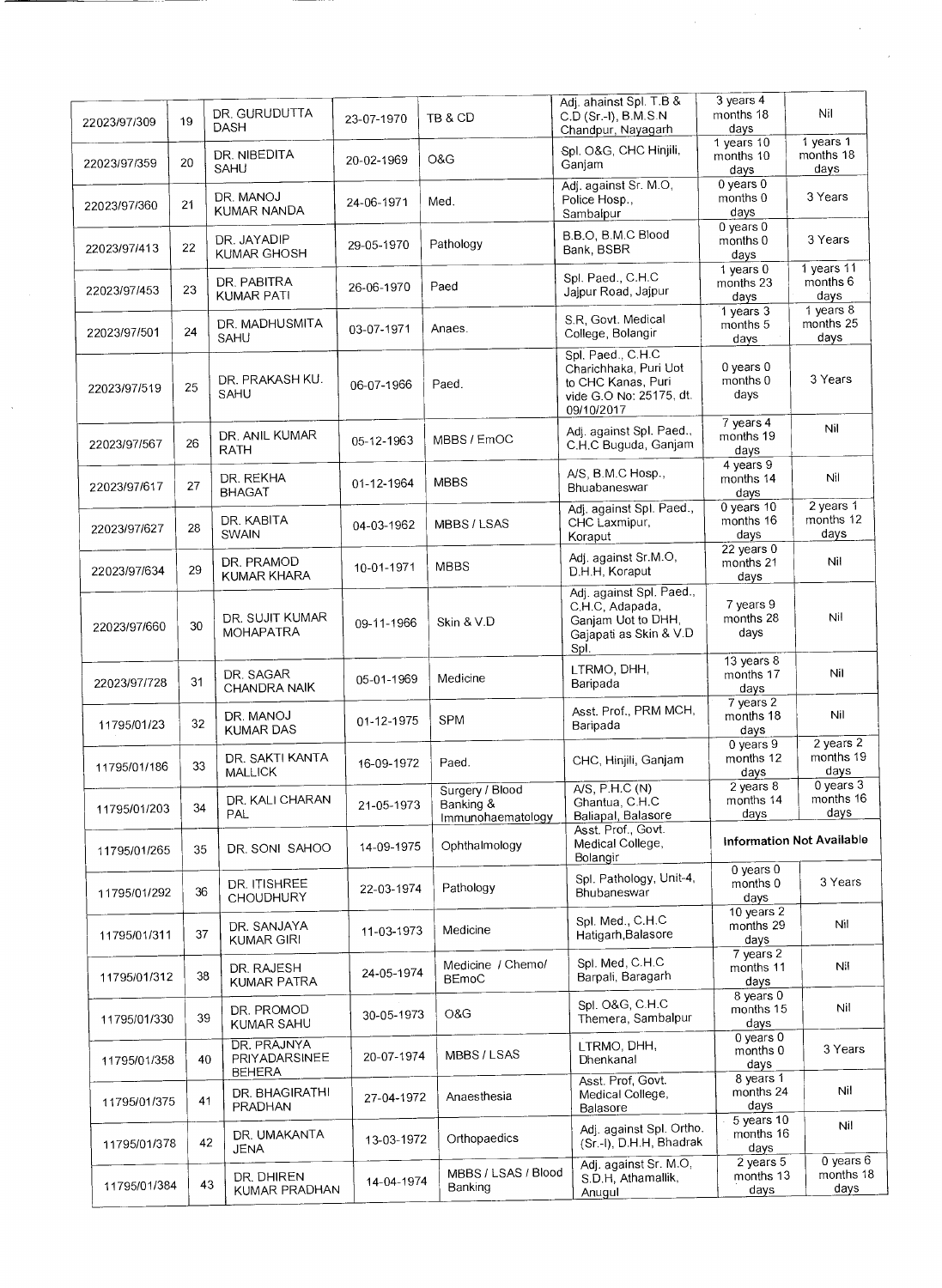| 11795/01/409 | 44 | DR. SUVASH<br><b>CHANDRA</b><br><b>GOCHHAYAT</b>         | 02-11-1971 | Paed.                                                            | Spl. Paed., C.HC.<br>Nischintkoili, Cuttack                                                                                                      | 5 years 2<br>months 10<br>days      | Nil                             |
|--------------|----|----------------------------------------------------------|------------|------------------------------------------------------------------|--------------------------------------------------------------------------------------------------------------------------------------------------|-------------------------------------|---------------------------------|
| 11795/01/418 | 45 | DR. MOHAN<br><b>BARIK</b>                                | 01-05-1970 | O&G / LSAS                                                       | Spl. O&G, CHC Aska,<br>Ganjam                                                                                                                    | 5 years 11<br>months 22<br>days     | Nil                             |
| 11795/01/421 | 46 | DR. PRANAB<br>PRAKASH PURNA                              | 04-09-1973 | O&G / LSAS                                                       | Spl. O&G, Chandanpur,<br>Puri                                                                                                                    | 10 years 2<br>months 7<br>days      | Nil                             |
| 11795/01/425 | 47 | DR.<br><b>BAIKUNTHANATH</b><br><b>KASHYAP</b>            | 15-02-1973 | Paed.                                                            | SR VIMSAR, Burla -<br>2016                                                                                                                       | 11 years 6<br>months 11<br>days     | Nil                             |
| 11795/01/445 | 48 | DR. AMITA<br>PATTNAIK                                    | 31-01-1972 | SPM                                                              | Asst. Prof (Ad-hoc),<br>MKCG MCH,<br>Berhampur                                                                                                   | 3 years 8<br>months 13<br>days      | Nil                             |
| 11795/01/470 | 49 | DR. DUKHIA<br><b>MURMU</b>                               | 20-05-1975 | Medicine                                                         | CHC Bishra,<br>Sundargarh                                                                                                                        | 14 years 3<br>months 18<br>days     | Nil                             |
| 11795/01/471 | 50 | DR. DILLIP KUMAR<br>SAMAL                                | 23-04-1973 | MBBS / LSAS / BSU                                                | CHC, Balikuda,<br>Jagatsinghpur                                                                                                                  | 5 years 1<br>months 20<br>days      | Nil                             |
| 11795/01/498 | 51 | DR. SIDHESWAR<br><b>MARANDI</b>                          | 05-08-1970 | MBBS / BSU /<br>FIMNCI / Blood<br>Banking &<br>Immunohaematology | Adj. against Sr. M.O,<br>D.H.H, Kalahandi                                                                                                        | 17 years 3<br>months 27<br>days     | Nil                             |
| 11795/01/499 | 52 | DR. NEBEDITA<br>PANDA                                    | 27-02-1970 | O&G                                                              | Spl. O&G, CHC<br>Mohana, Gajapati                                                                                                                | 1 years $0$<br>months 29<br>days    | 1 years 10<br>months 30<br>days |
| 11795/01/501 | 53 | DR. RABINDRA<br><b>NATH SINGH</b>                        | 02-11-1970 | <b>MBBS</b>                                                      | M.O, PH (N) Kamsole<br>under C.H.C Barsahi,<br>Mayurbhanja                                                                                       | 17 years 3<br>months 17<br>days     | Nil                             |
| 11795/01/504 | 54 | DR. PEETABAS<br><b>SHA</b>                               | 20-06-1973 | Paediatric                                                       | Paed. SPI, CHC Khariar<br>Road, D.H.H Nuapada                                                                                                    | $14$ years $0$<br>months 26<br>days | Nil                             |
| 11795/01/517 | 55 | DR. AJIT KUMAR<br><b>NAIK</b>                            | 04-03-1972 | Surgery                                                          | SR, PRM MC&H,<br>Baripada-2017,<br>Selected for Asst. Prof.,<br><b>MKCG Medical</b><br>College, Berhampur<br>vide G.O No: 594, dt.<br>06/01/2018 | 8 years 5<br>months 17<br>days      | Nil                             |
| 11795/01/521 | 56 | DR.<br>MANABHANJAN<br><b>BHIMASINGH</b><br><b>KANHAR</b> | 18-05-1975 | Surgery                                                          | SR / Tutor, SCB MCH,<br>Cuttack - 2015                                                                                                           | 10 years 2<br>months 28<br>days     | Nil                             |
| 11795/01/528 | 57 | DR. ARPITA<br>SHANTI LAKRA                               | 27-10-1972 | MBBS / CAC                                                       | Adj. against Spl. O&G.<br>C.H.C Chhatabara,<br>Deogarh                                                                                           | $0$ years $0$<br>months 0<br>days   | 3 Years                         |
| 11795/01/541 | 58 | DR. RABINDRA<br><b>MEHER</b>                             | 23-06-1964 | MBBS / LSAS                                                      | Adj. against Sr. M.O,<br>S.D.H Patanagarh,<br>Bolangir                                                                                           | 17 years 3<br>months 30<br>days     | Nil                             |
| 11795/01/546 | 59 | DR. MOHAN<br><b>HEMBRAM</b>                              | 10-03-1972 | Paed. / FIMNCI                                                   | Spl. Paed., C.H.C<br>Polasara, Ganjam                                                                                                            | 6 years 1<br>months 10<br>days      | Nil                             |
| 11795/01/554 | 60 | DR. BIJAYA<br><b>NAYAK</b>                               | 19-03-1962 | O&G                                                              | Spl. O&G, C.H.C<br>Bomkei, Ganjam                                                                                                                | 6 years 4<br>months 24<br>days      | Nil                             |
| 11795/01/559 | 61 | DR. FRENKLINK<br><b>ENEM NIRAL</b><br><b>KUJUR</b>       | 18-06-1970 | <b>MBBS</b>                                                      | A/S, PHC (N)<br>Gundiadihi, C.H.C<br>Sargipalli, Sundargarh                                                                                      | 17 years 3<br>months 20<br>days     | Nil                             |
| 27368/01/26  | 62 | DR. JAYADEV<br><b>NANDA</b>                              | 11-07-1975 | Medicine                                                         | Spl. Med., C.H.C<br>Dharmasala, Jajpur                                                                                                           | $5$ years $8$<br>months 25<br>days  | Nil                             |
| 27368/01/47  | 63 | DR. SUBRATH<br>DAS.                                      | 07-01-1975 | Surgery                                                          | SR, MKCG MCH<br>Berhampur - 2016                                                                                                                 | 12 years 0<br>months 20<br>days     | Nil                             |
| 27368/01/48  | 64 | DR. RAJESH<br><b>KUMAR BABU</b>                          | 01-01-1971 | <b>MBBS</b>                                                      | CHC, Barkote, Deogarh<br>Uot to DHH, Deogarh<br>vide G.O No:- 11915,<br>dt. 07/06/2016                                                           | 5 years 11<br>months 26<br>days     | Nil                             |
| 27368/01/49  | 65 | DR. GOPAL<br><b>KRISHNA SAHU</b>                         | 05-05-1975 | Anaes.                                                           | LTRMO, DHH, Gajapati                                                                                                                             | $9$ years $6$<br>months 10<br>days  | Nil                             |
| 27368/01/57  | 66 | DR. DEEPAK<br>RANJAN PAUL                                | 20-05-1972 | <b>MBBS</b>                                                      | LTRMO, DHH<br>Baripada, Mayurbhanja                                                                                                              | 11 years 9<br>months 5<br>days      | Nil                             |
| 27368/01/65  | 67 | DR. CHITTA<br>RANJAN BEHERA                              | 09-05-1975 | O&G                                                              | Spl. O&G, C.H.C<br>Rajkanika, Kendrapara                                                                                                         | 4 years 3<br>months 19<br>days      | Nil                             |

 $\overline{\phantom{a}}$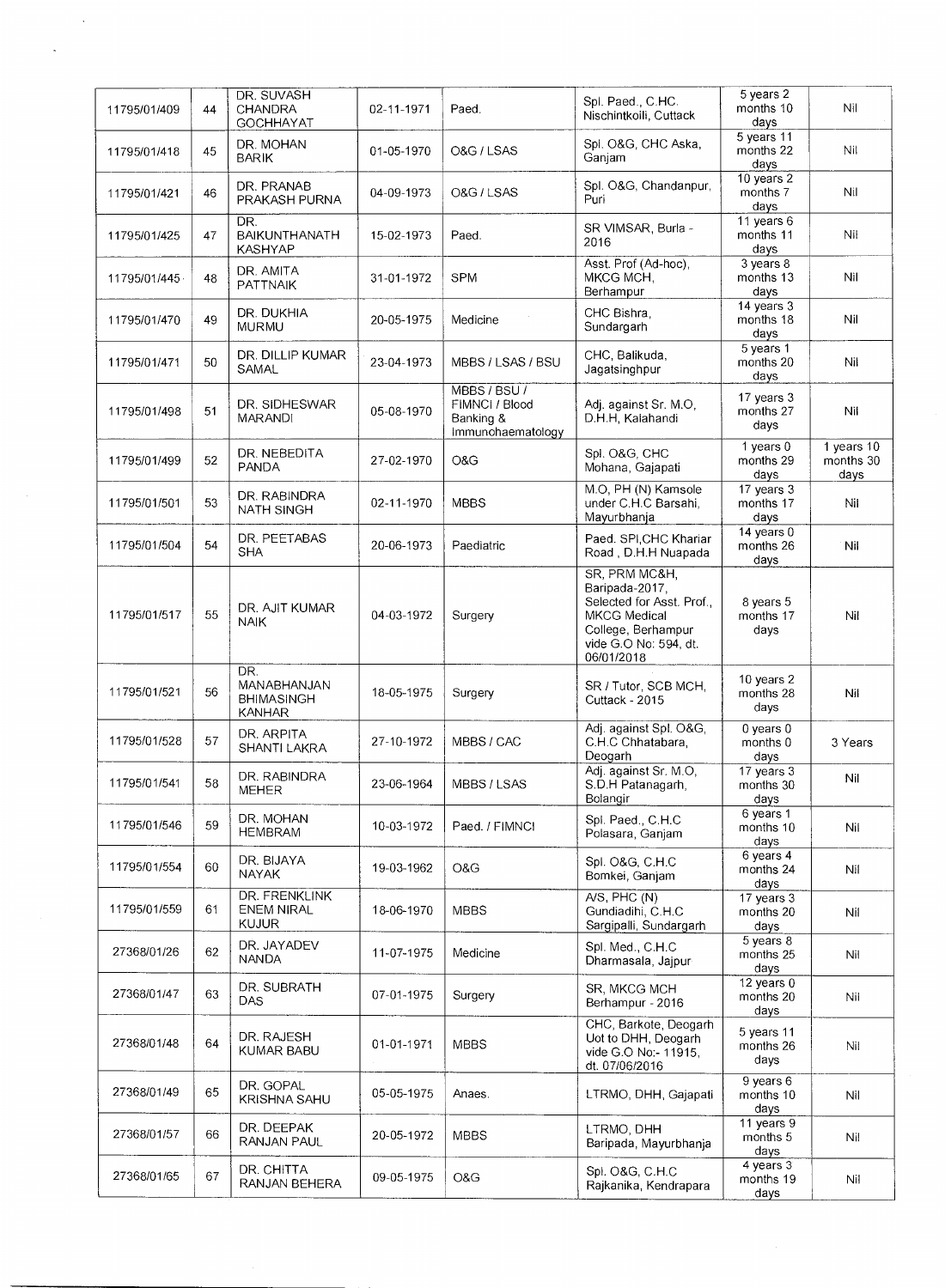|              |    |                                  |            |                                                                | M.O, PHC (N) Aruha,                                                        | 5 years 4                           |                                    |
|--------------|----|----------------------------------|------------|----------------------------------------------------------------|----------------------------------------------------------------------------|-------------------------------------|------------------------------------|
| 27368/01/86  | 68 | DR. PROMOD<br>KUMAR DEY          | 18-02-1974 | MBBS / PGDPHM                                                  | C.H.C Dharmasala,<br>Jajpur                                                | months 23<br>days                   | Nil                                |
| 27368/01/99  | 69 | DR. PRASANT<br><b>KUMAR DAS</b>  | 08-01-1971 | Paed.                                                          | Spl. Paed., CHC Kosta,<br>Mayurbhanja                                      | 14 years 9<br>months 21<br>days     | Nil                                |
| 27368/01/112 | 70 | DR. DEBA PRASAD<br><b>PANDA</b>  | 07-10-1972 | Radiotherapy /<br>Chemo                                        | Adj. against Sr. M.O.<br>S.D.H Athagarh,<br>Cuttack                        | 4 years 7<br>months 24<br>days      | Nil                                |
| 27368/01/113 | 71 | DR. BIBHU<br>KALYAN SAHU         | 15-07-1973 | Psychiatry                                                     | Asst. Prof., MKCG<br>MCH, Berhampur                                        | 5 years 8<br>months 10<br>days      | Nil                                |
| 27368/01/116 | 72 | DR. PREMAKANTA<br><b>MOHANTY</b> | 04-06-1975 | Medicine                                                       | Asst. Prof., Govt.<br>Medical College,<br>Balasore                         | $4$ years $10$<br>months 18<br>days | Nil                                |
| 41888/01/10  | 73 | DR. SANTANU<br><b>MOHAPATRA</b>  | 08-06-1972 | <b>MBBS</b>                                                    | Adj. Against Sr. M.O.<br>H& F.W Training<br>Center, Sambalpur              | 8 years 5<br>months 17<br>days      | Nil                                |
| 47379/01/12  | 74 | DR. BASANTA KU.<br><b>DASH</b>   | 29-05-1972 | O&G                                                            | Spl. O&G, CHC<br>Buguda, Ganjam                                            | #VALUE!                             | 3 Years                            |
| 47379/01/22  | 75 | DR. TAPAN<br><b>KANUNGO</b>      | 25-06-1971 | TB & CD                                                        | Adjusted against Spl.<br>TB & CD (Sr.-I), Capital<br>Hospital, Bhubaneswar | $4$ years $0$<br>months 30<br>days  | Nil                                |
| 47379/01/30  | 76 | DR. PARESH KU.<br><b>ACHARYA</b> | 17-05-1971 | Surgery                                                        | AC Homeopathic<br>College, Bhubaneswar                                     | $3$ years $0$<br>months 11<br>days  | Nil                                |
| 47379/01/32  | 77 | DR. LAXMIDHAR<br><b>PADHY</b>    | 10-06-1974 | Surgery                                                        | Asst. Prof., MKCG<br>Medical College,<br>Berhampur                         | 2 years 2<br>months 23<br>days      | 0 years 9<br>months 8<br>days      |
| 47379/01/44  | 78 | DR. RAMAKANTA<br>SAHU            | 12-05-1973 | Ophth                                                          | Adjusted against<br>Ophthalmology Spl.<br>(Sr.-I), D.H.H Nuapada           | 14 years 8<br>months 19<br>days     | Nil                                |
| 47379/01/50  | 79 | DR. RABINARAYAN<br><b>MISHRA</b> | 30-12-1973 | M.S (Surg.) / Blood<br>Banking &<br>Immunohaematology<br>/ BSU | M.O, PHC (N)<br>Padiabahal, under<br>C.H.C Jujumara,<br>Sambalpur          | 5 years 1<br>months 3<br>days       | $\mathcal{L}^{\pm}$<br>Nil         |
| 47379/01/81  | 80 | DR. MANOJ KU.<br><b>ACHARYA</b>  | 21-06-1972 | Paed.                                                          | LTRMO, DHH,<br>Sundargarh                                                  | 13 years 6<br>months 30<br>days     | Nil                                |
| 19347/02/17  | 81 | DR. SUBRAT<br><b>BURMA</b>       | 05-05-1976 | Pathology                                                      | Asst. Prof, PRM<br>MC&H, Baripada                                          | $7$ years $8$<br>months 5<br>days   | Nil                                |
| 19347/02/38  | 82 | DR. KAMALA<br>KANTA JENA         | 12-04-1971 | MBBS / IMNCI / Mini<br>lap / MTP /<br>Laproscopy/ BEmoC        | Asst. Surgeon, C.H.C<br>Kamarda, Balasore                                  | 3 years 2<br>months 14<br>days      | Nil                                |
| 19347/02/41  | 83 | DR. RITA TUDU                    | 03-08-1973 | Medicine / BSU                                                 | Adj. against Spl. O&G,<br>C.H.C Bahalda,<br>Mayurbhanj                     | 16 years 1<br>months 3<br>days      | Nil                                |
| 19347/02/45  | 84 | DR. RAMA<br>CHANDRA KISKU        | 25-01-1970 | MBBS/ Blood<br>Banking &<br>Immunohaematology/<br><b>BEmoC</b> | M.O, PHC (N) Basanti<br>Sindhia, Balasore                                  | 6 years 7<br>months 5<br>days       | Nil                                |
| 27289/03/62  | 85 | DR. ANITA MISHRA                 | 17-09-1976 | Ophthalmology                                                  | Asst. Prof (Ad-hoc),<br>S.C.B MCH, CTC                                     | $0$ years $0$<br>months 0<br>days   | 3 Years                            |
| 27289/03/108 | 86 | DR. E. PRANABA<br>NANDA PATRO    | 17-07-1977 | Medicine / Blood<br>Banking &<br>Immunohaematology             | Adj. against Med. Spl.<br>$(Sr.-i), S.D.H$<br>Bhanjangar, Ganjam           | 5 years 8<br>months 22<br>days      | Nil                                |
| 27289/03/141 | 87 | DR. BIJAYA<br>KUMAR PRADHAN      | 02-10-1977 | O&G / BSU                                                      | SR, Govt. Medical<br>College, Bolangir                                     | 5 years 6<br>months 3<br>days       | Nil                                |
| 27289/03/156 | 88 | DR. RANJAN<br>KUMAR MOHANTY      | 02-07-1978 |                                                                |                                                                            | 2 years 5<br>months 4<br>days       | $0$ years $6$<br>months 27<br>days |
| 27289/03/177 | 89 | DR. DHIRENDRA<br>KU. MEHER       | 03-08-1975 | <b>MBBS</b>                                                    | M.O, P.H.C (N) Jhitiki,<br>C.H.C Bukurmunda,<br>Bargarh                    | $0$ years $0$<br>months 0<br>days   | 3 Years                            |
| 27289/03/224 | 90 | DR, RAKESH<br>RANJAN SWAIN       | 13-03-1975 | Surgery                                                        | SR, SCB MCH, CTC-<br>2016                                                  | 9 years 11<br>months 10<br>days     | Nil                                |
| 27289/03/246 | 91 | DR. MADHUSMITA<br><b>BEHERA</b>  | 26-01-1976 | O&G / ISD / RNTCP /<br>ARSH                                    | Spl. O&G, C.H.C<br>Gopalpur, Balasore                                      | $0$ years $0$<br>months 0<br>days   | 3 Years                            |
| 27289/03/257 | 92 | DR. SUMITRA<br><b>SOREN</b>      | 01-05-1977 | Medicine                                                       | Asst. Prof, PRM<br>MC&H, Baripada vide<br>G.O No:- 4047, dt.<br>25/03/2017 |                                     | <b>Information Not Available</b>   |

 $\sim$   $\sim$ 

 $\label{eq:2.1} \frac{1}{\sqrt{2\pi}}\int_{0}^{\infty} \frac{1}{\sqrt{2\pi}}\left(\frac{1}{\sqrt{2\pi}}\right)^{2\sqrt{2}}\frac{1}{\sqrt{2\pi}}\int_{0}^{\infty} \frac{1}{\sqrt{2\pi}}\int_{0}^{\infty} \frac{1}{\sqrt{2\pi}}\frac{1}{\sqrt{2\pi}}\frac{1}{\sqrt{2\pi}}\int_{0}^{\infty} \frac{1}{\sqrt{2\pi}}\frac{1}{\sqrt{2\pi}}\frac{1}{\sqrt{2\pi}}\frac{1}{\sqrt{2\pi}}\frac{1}{\sqrt{2\pi}}\int_{$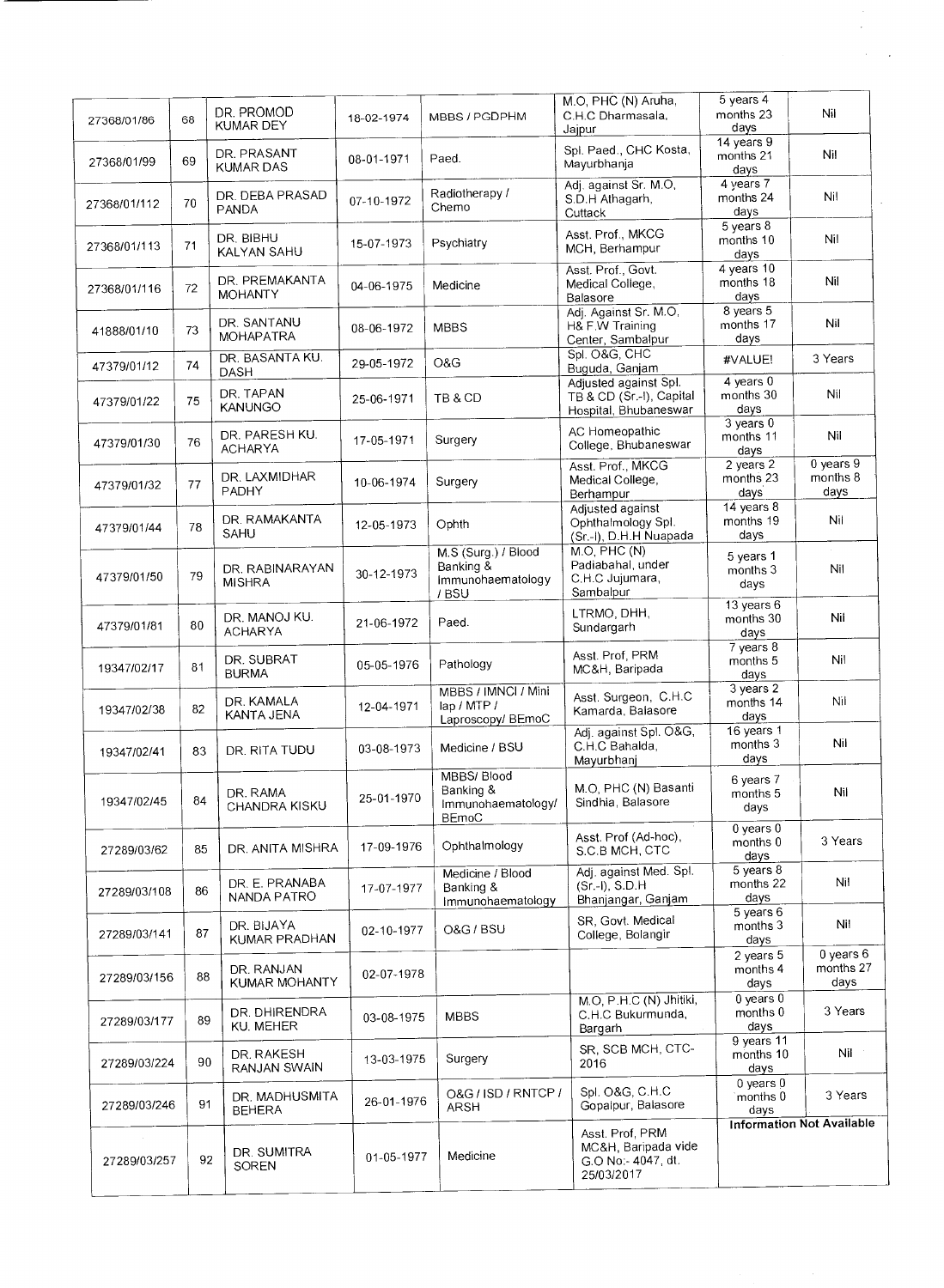| 27289/03/270 | 93  | DR. THAKUR<br><b>SOREN</b>            | 01-05-1977 | Medicine          | Asst. Prof, PRM<br>MC&H, Baripada                                                                                                                    | 17 years 0<br>months 17<br>days     | Nil                            |
|--------------|-----|---------------------------------------|------------|-------------------|------------------------------------------------------------------------------------------------------------------------------------------------------|-------------------------------------|--------------------------------|
| 27289/03/275 | 94  | DR. SURENDRA<br>KU. PARAKIYA          | 07-02-1975 | MBBS/ BEmoC       | Adj. against M.O I/C<br>C.H.C Talpali, Bargarh                                                                                                       | $0$ years $0$<br>months 0<br>days   | 3 Years                        |
| 27289/03/279 | 95  | DR. SUJATA SETHI                      | 03-03-1977 | <b>SPM</b>        | Asst. Prof (Ad-hoc),<br>MKCG MCH,<br>Berhampur                                                                                                       | 4 years 9<br>months 30<br>days      | Nil                            |
| 27289/03/281 | 96  | DR. SUMAN KU.<br><b>TOPNO</b>         | 20-01-1977 | MBBS / Chemo      | Adjusted against Paed.<br>Spl, CHC<br>Khariput, Malakanagiri<br>Uot to PHC(N) Dhama,<br>Themera, Sambalpur<br>vide G.O No:- 12731,<br>dt. 04/06/2015 | 13 years 10<br>months 1<br>days     | Nil                            |
| 27289/03/298 | 97  | DR. SITASHREE<br><b>SETHI</b>         | 03-03-1977 | <b>ENT</b>        | Adj. against Sr. M.O<br>SDH Nilagiri, Balasore                                                                                                       | 4 years 4<br>months 14<br>days      | Nil                            |
| 27289/03/310 | 98  | DR. SATYABRATA<br><b>BHUYAN</b>       | 01-07-1970 | Ortho.            | LTRMo, DHH<br>Kendrapara                                                                                                                             | 4 years 4<br>months 15<br>days      | Nil                            |
| 27289/03/312 | 99  | DR. BASANTA<br>ANSELAM TOPPO          | 18-07-1970 | <b>MBBS</b>       | M.O, PHC (N) Batgaon,<br>C.H.C Nakatideula,<br>Sambalpur                                                                                             | $0$ years $0$<br>months 0<br>days   | 3 Years                        |
| 27289/03/325 | 100 | DR. AKSHAYA KU.<br><b>SETHY</b>       | 03-05-1975 | <b>SPM</b>        | Tutor, MKCG Medical<br>College, Berhampur                                                                                                            | 0 years 0<br>months 0<br>days       | 3 Years                        |
| 27289/03/329 | 101 | DR. HARISH CH.<br>DHAMUDIA            | 11-09-1977 | Surgery           | Asst. Prof., VIMSAR,<br>Burla                                                                                                                        | 0 years $0$<br>months 0<br>days     | 3 Years                        |
| 27289/03/334 | 102 | DR. BALABHADRA<br><b>BEHERA</b>       | 21-07-1977 | MBBS / PGDPHM     | CHC Botalama,<br>Khurdha                                                                                                                             | 6 years 5<br>months 15<br>days      | Nil                            |
| 27289/03/345 | 103 | DR. U.GIRIJAPATI                      | 04-07-1971 | Paediatric / LSAS | Adj. against Spl. Paed.,<br>$(Sr.-I), DHH,$<br>Paralakhemundi,<br>Gajapati                                                                           | 11 years 9<br>months 3<br>days      | Nil                            |
| 27289/03/355 | 104 | DR. JITENDRA<br><b>NAIK</b>           | 26-11-1975 | Med.              | SR, SCB Medical<br>College, Cuttack                                                                                                                  | $9$ years $10$<br>months 24<br>days | Nil                            |
| 3555/04/8    | 105 | DR. SAROJ<br>RANJAN<br><b>MOHANTY</b> | 01-05-1978 | Medicine          | SR, MKCG Medical<br>College, Berhampur                                                                                                               | $9$ years $5$<br>months 28<br>days  | Nil                            |
| 3555/04/38   | 106 | DR. DHANANJAYA<br><b>BHUE</b>         | 25-05-1979 | <b>ENT</b>        | LTRMO, Nuapada                                                                                                                                       | 5 years 0<br>months 13<br>days      | Nil                            |
| 3555/04/41   | 107 | DR. DEBENDRA<br>NATH TUDU             | 22-02-1977 | <b>MBBS</b>       | M.O, PHC(N) Kuldiha,<br>C.H.C Gorumahisani,<br>Mayurbhani                                                                                            | 4 years 0<br>months 30<br>days      | Nil                            |
| 3555/04/50   | 108 | DR. KARMI<br><b>MARANDI</b>           | 05-09-1974 | Paed.             | SR, PRM MC&H,<br>Baripada-2017                                                                                                                       | $5$ years $10$<br>months 20<br>days | Nil                            |
| 8832/04/35   | 109 | DR. RASHMI<br>REKHA DASH              | 19-06-1977 | Ophthalmology     | Adj. against Sr.M.O.<br>D.H.H Bargarh                                                                                                                | 0 years 10<br>months 4<br>days      | 2 years 1<br>months 24<br>days |
| 8832/04/61   | 110 | DR. BALARAM<br><b>PANDA</b>           | 08-03-1976 | Anaeas.           | Adj. against Sr. M.O.<br>D.H.H, Bhadrak                                                                                                              | 4 years 9<br>months 26<br>days      | Nil                            |
| 8832/04/70   | 111 | DR. TAPAS<br>RANJAN MISHRA            | 05-07-1978 | Pathology         | SR / Tutor, VSS MCH,<br>Burla - 2017                                                                                                                 | 4 years 6<br>months 4<br>days       | Nil                            |
| 8832/04/81   | 112 | DR. SANJAY KU.<br><b>ROY</b>          | 05-11-1972 | Anaes.            | Adj. against Spl.<br>Cardiology, R.G.H, RkI                                                                                                          | $8$ years $3$<br>months 3<br>days   | Nil                            |
| 8832/04/102  | 113 | DR. JAYA<br>NARAYAN PADHI             | 28-06-1975 | Path              | M.O, Jail Hosp. Rkl                                                                                                                                  | 6 years 0<br>months 17<br>days      | Nil                            |
| 8832/04/106  | 114 | DR. ANIL KU.<br><b>ACHARYA</b>        | 20-05-1977 | Medicine          | LTRMO, D.H.H<br>Paralakhemundi,<br>Gajapati                                                                                                          | $9$ years $6$<br>months 6<br>days   | Nil                            |
| 8832/04/127  | 115 | DR. SUPRAKASH<br>SATAPATHY            | 23-05-1977 | Paed              | LTRMO, D.H.H Jajpur                                                                                                                                  | $0$ years $0$<br>months 0<br>days   | 3 Years                        |
| 8832/04/144  | 116 | DR. JITENDRA KU.<br><b>PANDA</b>      | 26-06-1977 | Paed.             | Spl. Paed., CHC<br>Sakhigopal, Puri                                                                                                                  | 7 years 11<br>months 14<br>days     | Nil                            |

 $\sim 10^{-1}$ 

 $\ddot{\phantom{1}}$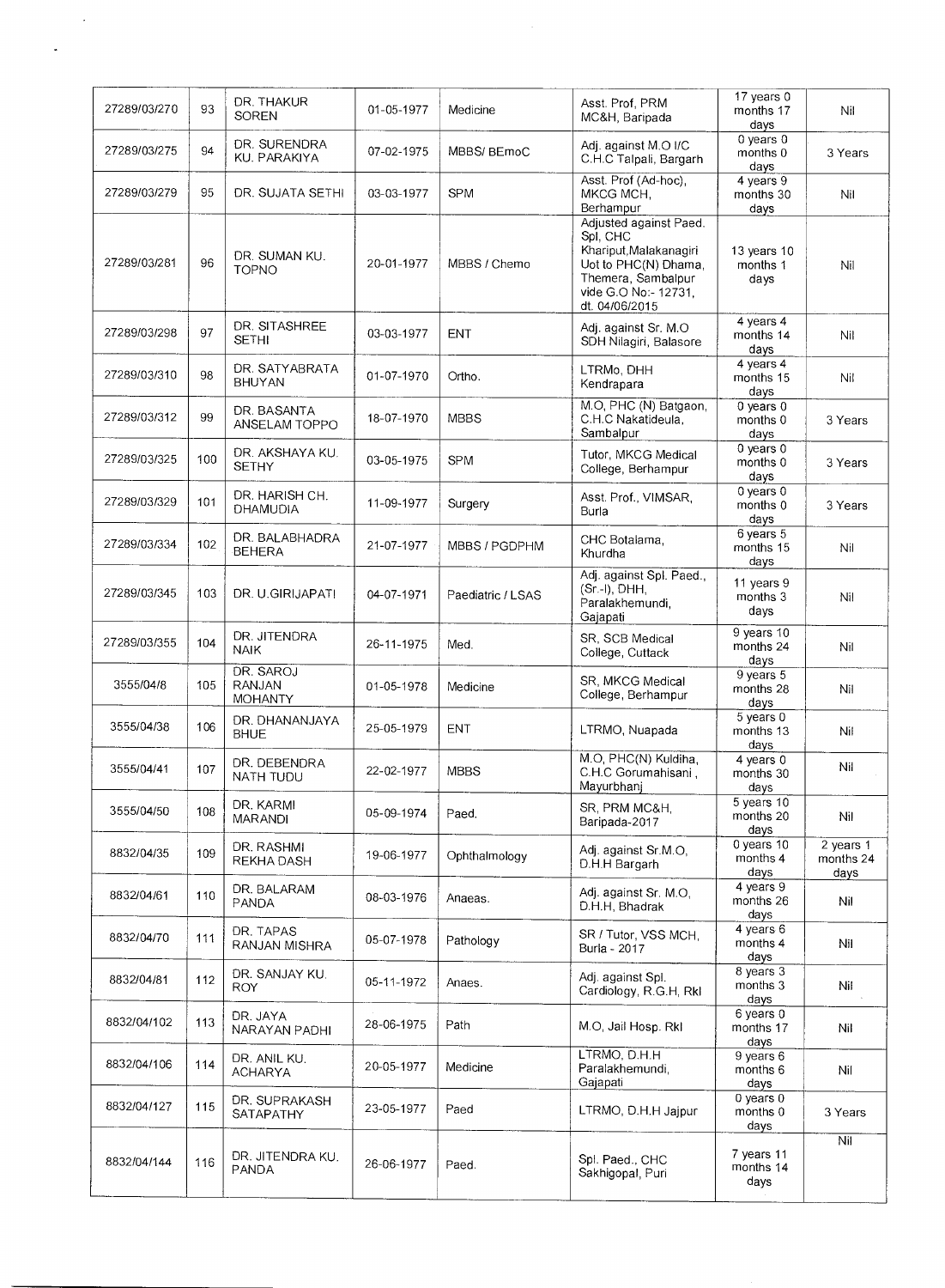|              |     | DR. SANJIB KU.                                |            |                   | Adj. against Spl.                                                                                      | $0$ years $0$                      |                                    |
|--------------|-----|-----------------------------------------------|------------|-------------------|--------------------------------------------------------------------------------------------------------|------------------------------------|------------------------------------|
| 8832/04/155  | 117 | <b>MISHRA</b>                                 | 07-04-1974 | MBBS / LSAS / BSU | Medicine, CHC<br>Binjharpur, Jajpur                                                                    | months 0<br>days                   | 3 Years                            |
| 8832/04/163  | 118 | DR. SATYA<br>RANJAN<br><b>MOHANTY</b>         | 27-03-1978 |                   |                                                                                                        | 6 years 11<br>months 21<br>days    | Nil                                |
| 8832/04/167  | 119 | DR. SASMITA<br><b>AGASTY</b>                  | 14-09-1976 | Ophth             | L.T.R M.O, D.H.H,<br>Bolangir                                                                          | 11 years 2<br>months 9<br>days     | Nil                                |
| 16175/04/12  | 120 | DR. HIMANSU<br>KUMAR DASH                     | 10-05-1975 | O&G               | CHC, Purusottampur,<br>Ganjam                                                                          | $0$ years $0$<br>months 0<br>days  | 3 Years                            |
| 29-05-3538   | 121 | DR. SOUBHAGYA<br>KU. DAS                      | 28-06-1978 | Anaeas.           | SR, MKCG MCH,<br>Berhampur                                                                             | 6 years 2<br>months 25<br>days     | Nil                                |
| 3538/05/54   | 122 | DR. BALARAM<br>SAHOO                          | 01-07-1978 | O&G               | LTRMO, DHH<br>Rayagada                                                                                 | 9 years 6<br>months 10<br>days     | Nil                                |
| 3538/05/64   | 123 | DR. RABI<br>NARAYAN ROUT                      | 10-03-1979 | Medicine          | Asst. Prof., Govt. MC,<br><b>Balasore</b>                                                              | 4 years 9<br>months 3<br>days      | Nil                                |
| 3538/05/82   | 124 | DR.<br>KAMALAKANTA<br><b>SWAIN</b>            | 12-04-1976 | Paed.             | M.O, C.H.C<br>Bhandaripokhari,<br>Bhadrak                                                              | 5 years 0<br>months 12<br>days     | Nil                                |
| 3538/05/90   | 125 | DR. SANDIP KU.<br>SAHU                        | 08-05-1978 | Ophthalmology     | Asst. Prof., Govt.<br>Medical College,<br>Bolangir                                                     | 2 years 3<br>months 1<br>days      | 0 years 8<br>months 29<br>days     |
| 3538/05/94   | 126 | DR. BRAJA<br>KISHORE GIRI                     | 26-03-1977 | Psychiatry        | SR, SCB MCH, CTC                                                                                       | 9 years 1<br>months 27<br>days     | Nil                                |
| 3538/05/97   | 127 | DR. BIPIN BIHARI<br><b>MALLICK</b>            | 15-07-1978 | Anaes.            | SR. MKCG MCH<br>Berhampur - 2017                                                                       | 5 years 0<br>months 3<br>days      | Nil                                |
| 3538/05/100  | 128 | DR. INDER KU.<br>NATHANI                      | 17-05-1960 | MBBS / Emoc       | Adj. against Spl. Ortho.,<br>DHH Sundargarh                                                            | $17$ years $5$<br>months 5<br>days | Nil                                |
| 3538/05/101  | 129 | DR. DASHARATHA<br><b>TUDU</b>                 | 10-06-1978 | Surgery           | SR, Govt. Medical<br>College, Balasore-2017                                                            | $9$ years 4<br>months 20<br>days   | Nil                                |
| 3538/05/102  | 130 | DR. SAWNA<br>SANKAR MURMU                     | 25-02-1980 | Surgery           | SR, PRM MC&H,<br>Baripada-2017                                                                         | 10 years 1<br>months 11<br>days    | Nil                                |
| 3538/05/110  | 131 | DR. BHUPESH KU.<br><b>NAYAK</b>               | 20-06-1979 | Surgery           | SR / Tutor, VIMSAR,<br>Burla                                                                           | $0$ years $0$<br>months 0<br>days  | 3 Years                            |
| 3538/05/117  | 132 | DR. DESABANDHU<br><b>BEHERA</b>               | 02-07-1978 | Medicine          | Asst. Prof., Govt.<br>Medical College,<br>Bolangir                                                     | $5$ years 1<br>months 6<br>days    | -Nil                               |
| 22607/05/5   | 133 | DR. SASMITA<br><b>PATRA</b>                   | 24-04-1980 | Paed.             | LTRMO, DHH,<br>Dhenkanal                                                                               | 8 years 9<br>months 17<br>days     | Nil                                |
| 25085/05/20  | 134 | DR. RANJAN KU.<br>GURU                        | 03-07-1978 | ENT               | LTRMO, DHH, Bolangir                                                                                   | 5 years 3<br>months 24<br>days     | Nil                                |
| 25085/05/31  | 135 | DR. DIBYA<br><b>PRAKASH</b><br><b>ACHARYA</b> | 04-02-1980 | T.B & C.D         | SR, SCB MC&H,<br>Cuttack - 2016                                                                        | 3 years 8<br>months 26<br>days     | Nil                                |
| 25085/05/33  | 136 | DR. SANJIT KU.<br><b>MISHRA</b>               | 09-02-1979 | E.N.T             | Asst. Prof., SLN MC,<br>Koraput                                                                        | Information Not Available          |                                    |
| 25085/05/46  | 137 | DR. HIMANSU<br>SEKHAR NANDA                   | 14-08-1978 | Medicine          | Adj. against Sr. M.O.<br>D.H.H, Jagatsinghpur<br><b>Under Suspension</b>                               | $0$ years $7$<br>months 19<br>days | $2$ years $4$<br>months 12<br>days |
| 25085/05/99  | 138 | DR. MANOJ KU.<br>PARIDA                       | 28-02-1976 | Medicine          | After P.G Posted at<br>CHC Betnoti,<br>Mayurbhanja vide G.O<br>No: 5748, dt.<br>21.03.2016, not joined | $0$ years $0$<br>months 0<br>days  | 3 Years                            |
| 25085/05/112 | 139 | DR. CHITTA<br>RANJAN PARIDA                   | 23-06-1978 | Ophthalmology     | LTRMO, DHH,<br>Dhenkanal & deployed<br>to work at SDH<br>Hindola, Dkl                                  | 7 years 10<br>months 12<br>days    | Nil                                |
| 25085/05/114 | 140 | DR. RANJIT KU.<br>NAYAK                       | 04-06-1976 | MBBS / LSAS       | P.G Study at SCB -<br>2017                                                                             | 4 years 11<br>months 4<br>days     | Nil                                |
| 25085/05/120 | 141 | DR. SUJIT KU.<br>LENKA                        | 15-06-1975 | Medicine          | CHC Jhumpura,<br>Keonjhar                                                                              | 2 years 4<br>months 2<br>days      | $0$ years $7$<br>months 29<br>days |

 $\sim 10^{-10}$ 

 $\bar{\lambda}$ 

 $\label{eq:2.1} \mathcal{L}_{\mathcal{A}}(\mathcal{L}_{\mathcal{A}}) = \mathcal{L}_{\mathcal{A}}(\mathcal{L}_{\mathcal{A}}) = \mathcal{L}_{\mathcal{A}}(\mathcal{L}_{\mathcal{A}})$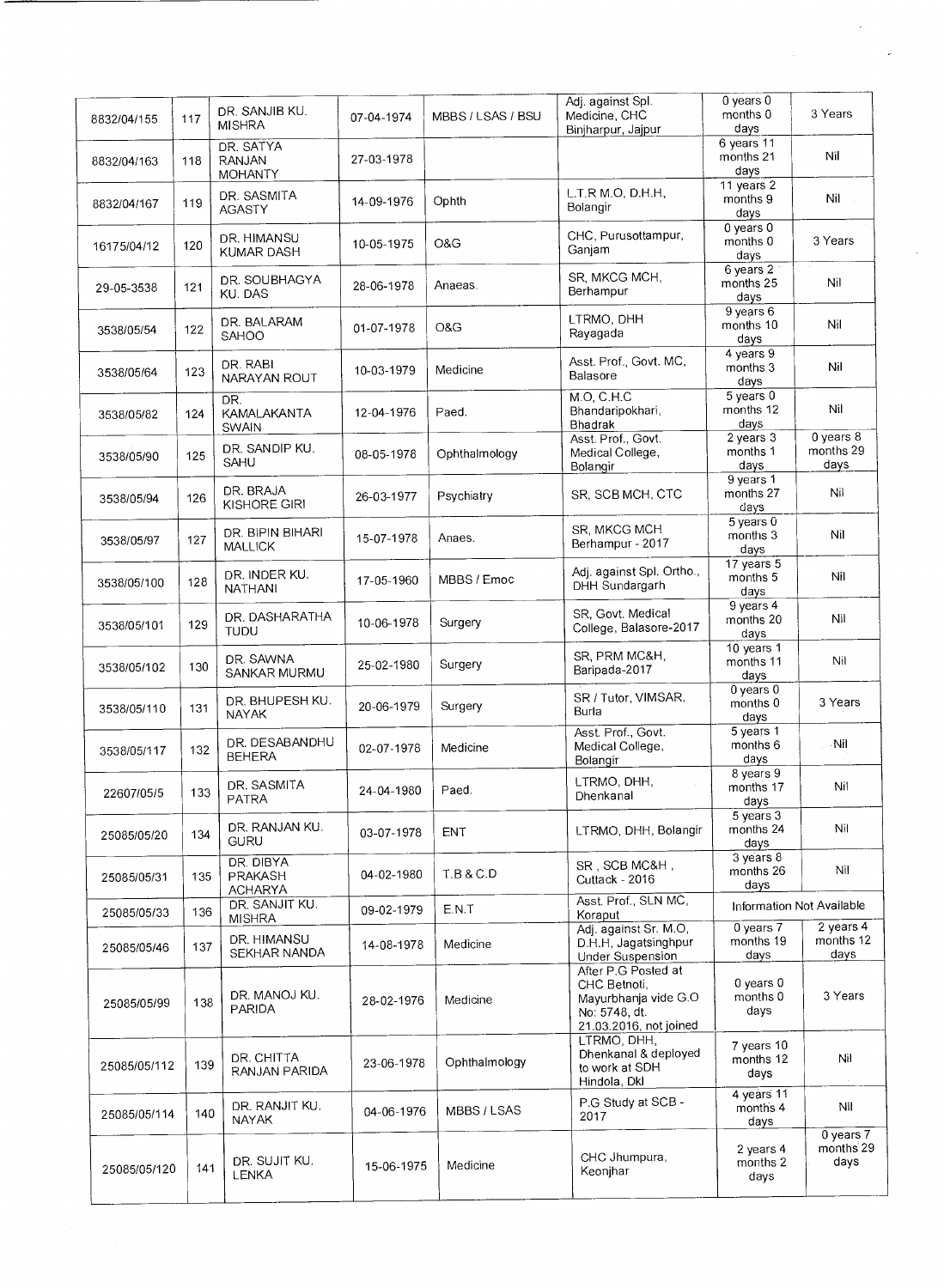| 25085/05/165 | 142 | DR. SMRUTI<br>RANJAN SAMAL              | 02-10-1978 | <b>MBBS</b>                                    | M.O, PHC(N)<br>PURKAPALI, Kutra,<br>Sundargarh                    | 9 years 2<br>months 5<br>days      | Nil                                |
|--------------|-----|-----------------------------------------|------------|------------------------------------------------|-------------------------------------------------------------------|------------------------------------|------------------------------------|
| 30711/05/7   | 143 | DR. NISHANT<br>NILOTPALA DASH           | 03-06-1980 | Paed.                                          | CHC Jatani, Khurdha                                               | 3 years 11<br>months 17<br>days    | Nil                                |
| 15848/06/3   | 144 | DR. SHRIKANTA<br>KU. SWAIN              | 05-05-1980 | Medicine                                       | LTRMO, Kendrapara                                                 | 6 years 4<br>months 24<br>days     | Nil                                |
| 15848/06/8   | 145 | DR. DIPTI RANJAN<br><b>BHUYAN</b>       | 16-05-1980 | O&G                                            | SR, Govt. Medical<br>College, Bolangir-2017                       | 4 years 7<br>months 20<br>days     | Nil                                |
| 15848/06/30  | 146 | DR. BISWA<br>RANJAN PANDA               | 24-05-1979 | Medicine                                       | SR, PRM MCH,<br>Baripada                                          | 7 years 0<br>months 30<br>days     | Nil                                |
| 15848/06/33  | 147 | DR. SASHIKANTA<br><b>BEHERA</b>         | 14-06-1980 | Surgery                                        | SR, SCB Medical<br>College, Cuttack                               | $0$ years $0$<br>months 0<br>days  | 3 Years                            |
| 15848/06/36  | 148 | DR. SAMINANI<br><b>NAVEEN</b>           | 02-02-1977 | Surgery                                        | CHC Balipatana,<br>Khurdha                                        | 7 years 3<br>months 11<br>days     | Nil                                |
| 15848/06/38  | 149 | DR. ASIT KU.<br>MALLICK SC              | 22-05-1978 | Medicine                                       | SR, SCB Medical<br>College, Cuttack                               | $5$ years $10$<br>months 2<br>days | Nil                                |
| 15848/06/42  | 150 | DR. BHANDI<br><b>KRISHNA</b>            | 03-10-1977 | MBBS / Blood<br>Banking &<br>Immunohaematology | Adj. against Sr. MO,<br>D.H.H, Koraput                            | 12 years 0<br>months 20<br>days    | Nil                                |
| 15848/06/46  | 151 | DR. RAKESH KU.<br><b>LUDAM</b>          | 28-06-1980 |                                                |                                                                   | $0$ years $0$<br>months 0<br>days  | 3 Years                            |
| 15848/06/48  | 152 | DR. RANJAN<br>KUJUR                     | 23-06-1977 | <b>MBBS</b>                                    | M.O, PHC (N) UPHC<br>(N) Dhankauda,<br>Debeipalli, Sambalpur      | 11 years 0<br>months 7<br>days     | Nil                                |
| 15848/06/50  | 153 | DR. BASUDEV<br><b>MARANDI</b>           | 09-03-1980 | O&G                                            | CHC Badachana,<br>Jajpur                                          | 7 years 1<br>months 14<br>days     | Nil                                |
| 15848/06/52  | 154 | DR. RAJENDRA<br>DAS                     | 22-05-1978 | Surgery                                        | SR., MKCG MCH,<br>Berhampur                                       | $7$ years 1<br>months 14<br>days   | Nil                                |
| 15848/06/53  | 155 | DR. DEBABRATA<br><b>JENA</b>            | 21-04-1978 | Medicine                                       | CHC, Baliapal,<br>Balasore                                        | 4 years 7<br>months 11<br>days     | Nil                                |
| 15848/06/54  | 156 | DR. LAXMIKANTA<br><b>BEHERA</b>         | 15-06-1978 | <b>FMT</b>                                     | LTRMO, Capital Hosp.,<br><b>BBSR</b>                              | 3 years 6<br>months 2<br>days      | Nil                                |
| 34814/06/16  | 157 | DR. GOPAL<br>KRUSHNA SAHU               | 11-05-1978 | TB & CD                                        | SR / Tutor, MKCG<br>MCH, Berhampur                                | 5 years 4<br>months 31<br>days     | Nil                                |
| 34814/06/58  | 158 | DR. SAUMYA<br><b>SUKLA</b>              | 09-12-1979 | <b>MBBS</b>                                    | M.O, UPHC Niladri<br>Vihar, Bhubaneswar                           | Information Not Available          |                                    |
| 34814/06/62  | 159 | DR. SUJATA<br>SATPATHY                  | 27-05-1976 | Anaeas.                                        | SR, MKCG MCH,<br>Berhampur                                        | 3 years 2<br>months 15<br>days     | Nil                                |
| 34814/06/65  | 160 | DR. ASHWANI<br>MEHERDA                  | 24-10-1971 | Ophthalmology                                  | Adjusted against Spl.<br>Ophth (Sr.-I), Capital<br>Hospital, BBSR | 5 years 5<br>months 13<br>days     | Nil                                |
| 25518/07/31  | 161 | DR. JATINDRA<br>PRASAD HOTA             | 15-06-1980 | O&G                                            | SR, Govt. Medical<br>College, Bolangir                            | $0$ years $9$<br>months 20<br>days | 2 years 2<br>months 11<br>days     |
| 25518/07/41  | 162 | DR. ALOK<br>SATAPRAKASH<br><b>NAYAK</b> | 01-01-1981 | Paed.                                          | CHC Jaleswarpur,<br>Balasore                                      | 5 years 9<br>months 7<br>days      | Nil                                |
| 25518/07/48  | 163 | DR. SAROJ<br><b>MISHRA</b>              | 21-12-1980 | Cardiology                                     | SR, MKCG MCH,<br>Berhampur                                        | $3$ years 6<br>months 7<br>days    | Nil                                |
| 25518/07/93  | 164 | DR. SITAKANTA<br><b>PANDA</b>           | 23-11-1979 | Medicine                                       | SR, SCB MCH, Cuttack<br>- 2017                                    | 3 years 4<br>months 26<br>days     | Nil                                |
| 25518/07/95  | 165 | DR. SAROJ<br>SHEKHAR RATH               | 04-07-1979 | Paed.                                          | S.R, M.K.C.G MCH,<br>Berhampur                                    | $0$ years $4$<br>months 31<br>days | $2$ years $6$<br>months 31<br>days |
| 25518/07/111 | 166 | DR. KHIROD CH.<br><b>SAHOO</b>          | 02-06-1980 | <b>T.B &amp; C.D</b>                           | SR, SCB Medical<br>College, Cuttack                               | 4 years 10<br>months 29<br>days    | Nil                                |
| 25518/07/116 | 167 | DR. PALAKI<br>SRILEKHA                  | 10-04-1979 | O&G                                            | CHC Kashinagar,<br>Gajapati                                       | 4 years 0<br>months 21<br>days     | $\overline{N}$                     |

 $\mathcal{L}_{\text{eff}}$  $\frac{1}{2}$